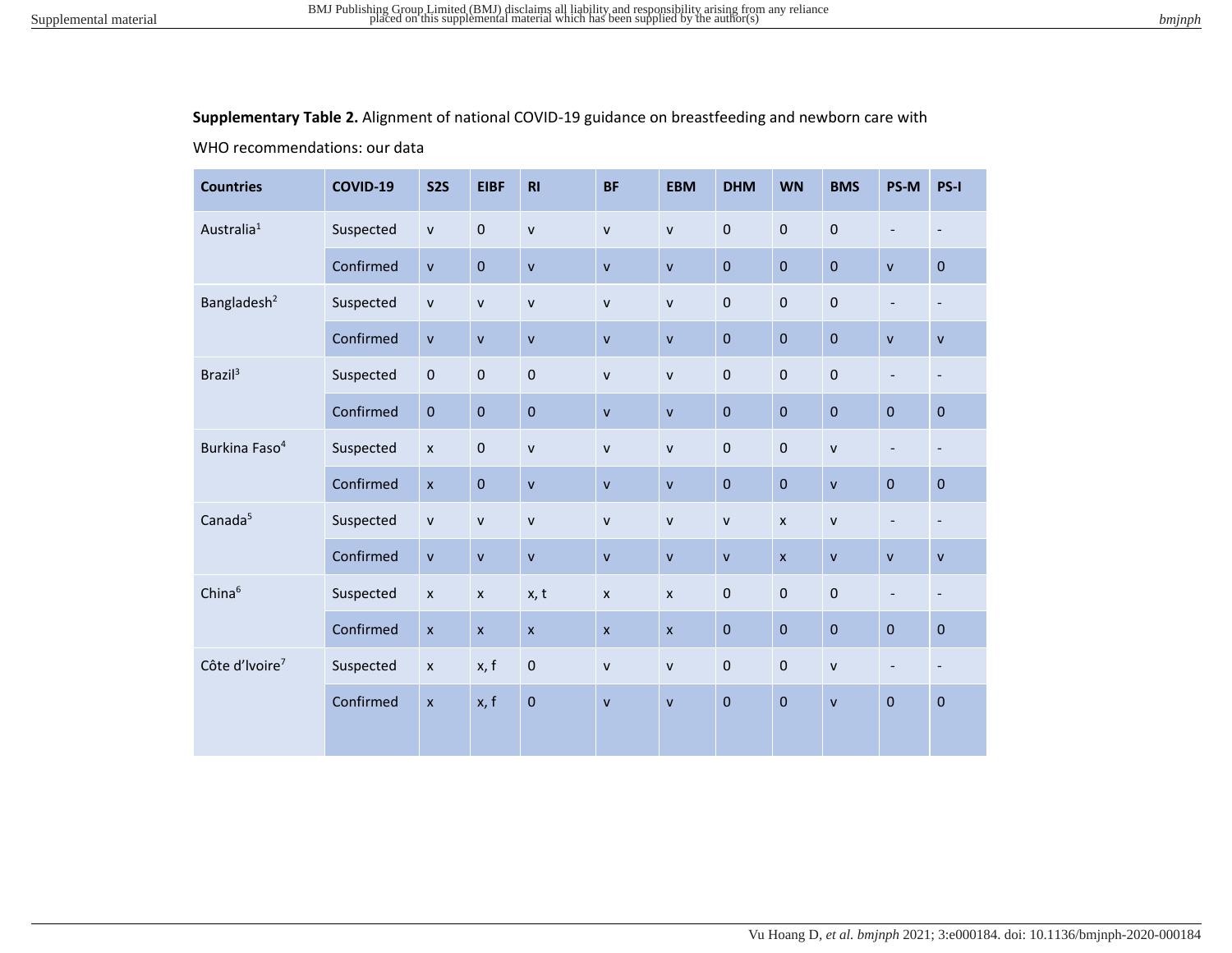| Ethiopia <sup>8</sup>   | Suspected | $\pmb{\times}$     | $\boldsymbol{\mathsf{x}}$ | $\pmb{\chi}$       | $\boldsymbol{\mathsf{x}}$ | $\pmb{0}$    | $\pmb{0}$    | $\pmb{0}$   | $\pmb{0}$    | $\overline{\phantom{a}}$ | $\overline{\phantom{a}}$ |
|-------------------------|-----------|--------------------|---------------------------|--------------------|---------------------------|--------------|--------------|-------------|--------------|--------------------------|--------------------------|
|                         | Confirmed | $\pmb{\times}$     | $\pmb{\mathsf{x}}$        | $\mathsf{x}$       | $\pmb{\times}$            | $\pmb{0}$    | $\mathbf 0$  | $\pmb{0}$   | $\mathbf 0$  | $\bf 0$                  | $\pmb{0}$                |
| France <sup>9</sup>     | Suspected | $\pmb{0}$          | $\pmb{0}$                 | $\mathbf 0$        | $\mathbf 0$               | $\pmb{0}$    | $\pmb{0}$    | $\pmb{0}$   | $\pmb{0}$    | $\overline{\phantom{a}}$ | $\overline{\phantom{a}}$ |
|                         | Confirmed | $\pmb{0}$          | $\pmb{0}$                 | x, 2               | $\mathbf{V}$              | $\bf 0$      | $\pmb{0}$    | $\pmb{0}$   | $\pmb{0}$    | $\mathbf 0$              | $\pmb{0}$                |
| Germany <sup>10</sup>   | Suspected | $\mathsf{v}$       | $\mathsf{v}$              | $\mathsf{v}$       | $\mathsf{v}$              | $\mathsf{V}$ | $\pmb{0}$    | $\pmb{0}$   | $\mathbf 0$  | $\overline{\phantom{a}}$ | $\overline{\phantom{a}}$ |
|                         | Confirmed | $\mathsf{V}$       | $\mathsf{v}$              | $\bar{\mathsf{v}}$ | $\mathsf{v}$              | $\mathsf{V}$ | $\pmb{0}$    | $\pmb{0}$   | $\pmb{0}$    | $\mathbf 0$              | $\pmb{0}$                |
| India $11$              | Suspected | $\pmb{0}$          | $\pmb{0}$                 | x, 2, f            | x, f                      | $\mathsf{V}$ | $\pmb{0}$    | $\pmb{0}$   | $\mathbf 0$  | $\overline{\phantom{a}}$ | $\overline{\phantom{a}}$ |
|                         | Confirmed | $\pmb{0}$          | $\pmb{0}$                 | x, 2, f            | x, f                      | $\mathsf{v}$ | $\mathbf 0$  | $\pmb{0}$   | $\mathbf 0$  | $\bf 0$                  | $\pmb{0}$                |
| Indonesia <sup>12</sup> | Suspected | $\pmb{\times}$     | $\pmb{\times}$            | $\mathsf{x}$       | $\mathsf{v}$              | $\pmb{0}$    | $\mathbf 0$  | $\pmb{0}$   | $\pmb{0}$    | $\overline{\phantom{a}}$ | $\overline{\phantom{a}}$ |
|                         | Confirmed | $\pmb{\times}$     | $\pmb{\times}$            | $\bar{\mathbf{x}}$ | $\mathbf{V}$              | $\pmb{0}$    | $\pmb{0}$    | $\pmb{0}$   | $\pmb{0}$    | $\pmb{0}$                | $\mathbf 0$              |
| Ireland <sup>13</sup>   | Suspected | $\pmb{\mathsf{x}}$ | $\pmb{\times}$            | x, f               | x, f                      | $\mathsf{v}$ | $\pmb{0}$    | $\pmb{0}$   | $\pmb{0}$    | $\overline{\phantom{a}}$ | $\overline{\phantom{a}}$ |
|                         | Confirmed | $\pmb{\times}$     | $\pmb{\mathsf{x}}$        | x, f               | x, f                      | $\mathsf{V}$ | $\pmb{0}$    | $\mathbf 0$ | $\pmb{0}$    | $\mathbf 0$              | $\pmb{0}$                |
| Italy <sup>14</sup>     | Suspected | $\pmb{0}$          | $\pmb{0}$                 | x, 2, f, t         | x, t                      | $\mathsf{V}$ | $\pmb{0}$    | $\pmb{0}$   | $\mathsf{V}$ | $\overline{\phantom{a}}$ | $\overline{\phantom{a}}$ |
|                         | Confirmed | $\pmb{0}$          | $\pmb{0}$                 | x, 2, f            | $\pmb{\mathsf{x}}$        | $\mathsf{v}$ | $\pmb{0}$    | $\mathbf 0$ | $\mathsf{v}$ | $\mathbf 0$              | $\mathbf 0$              |
| Jamaica <sup>15</sup>   | Suspected | $\pmb{0}$          | $\pmb{0}$                 | $\mathsf{v}$       | x, f                      | $\mathsf{V}$ | $\mathbf 0$  | $\pmb{0}$   | $\mathsf{v}$ | $\overline{\phantom{a}}$ | $\overline{\phantom{a}}$ |
|                         | Confirmed | $\pmb{0}$          | $\bf 0$                   | $\mathsf{v}$       | x, f                      | $\mathsf{v}$ | $\mathbf{0}$ | $\pmb{0}$   | $\mathsf{v}$ | $\mathbf 0$              | $\pmb{0}$                |
| Japan <sup>16</sup>     | Suspected | $\pmb{\mathsf{x}}$ | $\pmb{\times}$            | x, f               | $\boldsymbol{\mathsf{x}}$ | $\mathsf{V}$ | $\pmb{0}$    | $\pmb{0}$   | $\pmb{0}$    | $\overline{\phantom{a}}$ | $\overline{\phantom{a}}$ |
|                         | Confirmed | $\pmb{\mathsf{x}}$ | $\pmb{\times}$            | x, f               | $\mathsf{x}$              | $\mathsf{v}$ | $\pmb{0}$    | $\mathbf 0$ | $\pmb{0}$    | $\mathbf 0$              | $\pmb{0}$                |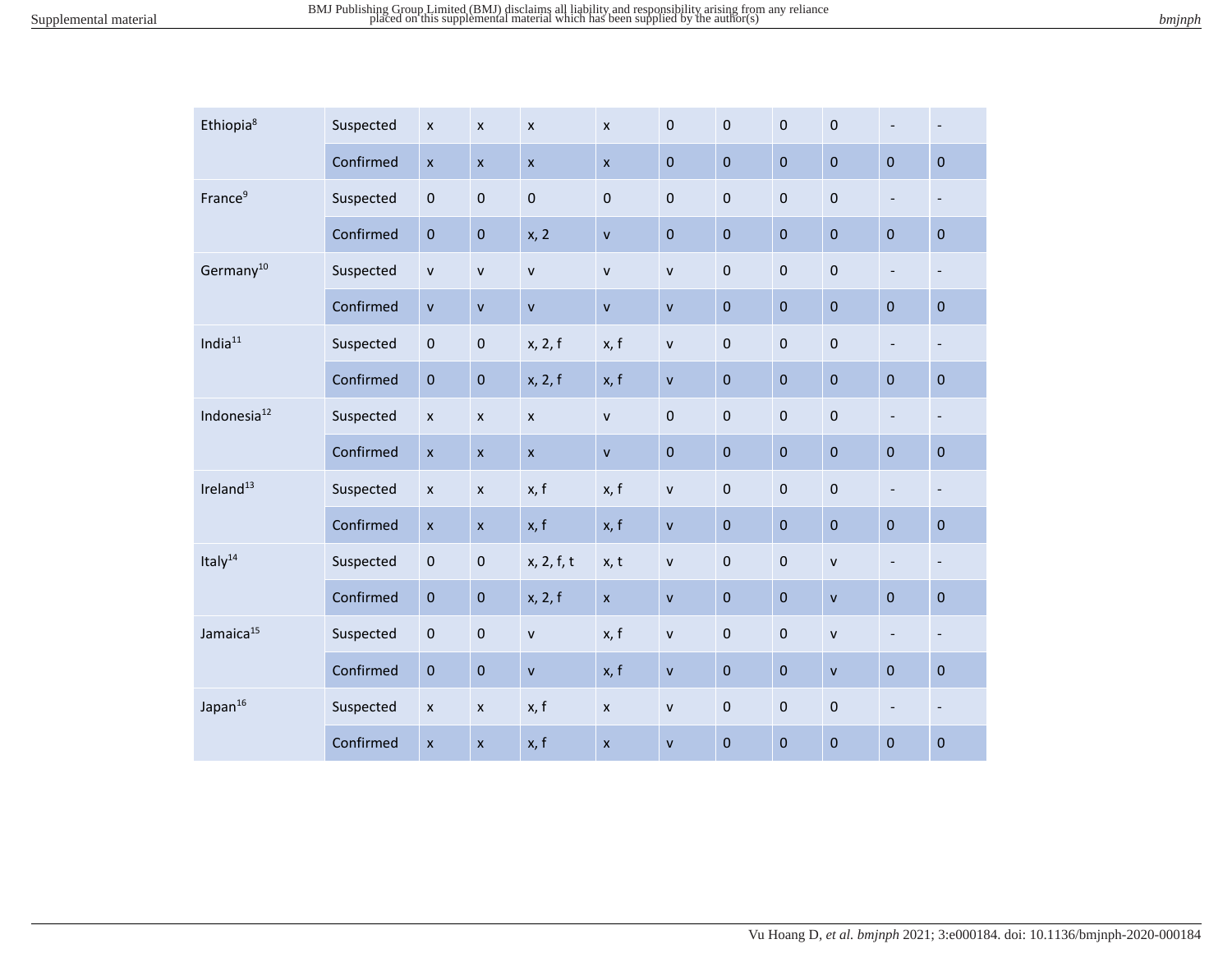| Kenya <sup>17</sup>       | Suspected | ${\sf v}$      | $\pmb{0}$          | $\mathsf{v}$       | $\mathbf{v}$ | $\mathsf{v}$   | $\pmb{0}$    | $\pmb{0}$   | $\mathsf{v}$       | $\overline{\phantom{a}}$ | $\overline{\phantom{a}}$     |
|---------------------------|-----------|----------------|--------------------|--------------------|--------------|----------------|--------------|-------------|--------------------|--------------------------|------------------------------|
|                           | Confirmed | $\mathsf{v}$   | $\pmb{0}$          | $\mathsf{v}$       | $\mathbf{V}$ | $\mathsf{v}$   | $\mathbf 0$  | $\pmb{0}$   | $\mathbf{v}$       | $\mathbf{v}$             | $\mathbf 0$                  |
| Malaysia <sup>18</sup>    | Suspected | $\pmb{\times}$ | $\pmb{\times}$     | x, t               | x, t         | x, t           | $\pmb{0}$    | $\pmb{0}$   | $\pmb{0}$          | $\overline{\phantom{a}}$ | $\overline{\phantom{a}}$     |
|                           | Confirmed | $\mathsf{x}$   | $\pmb{\mathsf{x}}$ | $\mathsf{x}$       | $\mathsf{x}$ | $\pmb{\times}$ | $\pmb{0}$    | $\pmb{0}$   | $\pmb{0}$          | $\mathbf 0$              | $\pmb{0}$                    |
| Malawi <sup>19</sup>      | Suspected | $\mathsf{v}$   | $\mathsf{v}$       | $\mathsf{V}$       | $\mathsf{v}$ | $\mathsf{v}$   | $\pmb{0}$    | $\pmb{0}$   | V                  | $\overline{\phantom{a}}$ | $\overline{\phantom{a}}$     |
|                           | Confirmed | $\mathsf{v}$   | $\mathsf{V}$       | $\pmb{\mathsf{V}}$ | $\mathbf{v}$ | $\mathsf{v}$   | $\pmb{0}$    | $\pmb{0}$   | $\pmb{\mathsf{V}}$ | $\mathsf{V}$             | $\pmb{0}$                    |
| Mexico <sup>20</sup>      | Suspected | $\pmb{\times}$ | $\pmb{\mathsf{x}}$ | x, 2               | $\mathsf{V}$ | $\mathsf{V}$   | $\mathsf{v}$ | $\pmb{0}$   | $\pmb{0}$          | $\overline{\phantom{a}}$ | $\qquad \qquad \blacksquare$ |
|                           | Confirmed | $\pmb{\times}$ | $\pmb{\mathsf{x}}$ | x, 2               | $\mathbf{V}$ | $\mathsf{v}$   | $\mathsf{v}$ | $\pmb{0}$   | $\mathbf 0$        | $\pmb{0}$                | $\pmb{0}$                    |
| Myanmar <sup>21</sup>     | Suspected | $\pmb{0}$      | $\pmb{0}$          | $\mathsf{v}$       | x, f         | ${\sf v}$      | $\pmb{0}$    | $\pmb{0}$   | $\pmb{0}$          | $\overline{\phantom{a}}$ | $\overline{\phantom{a}}$     |
|                           | Confirmed | $\pmb{0}$      | $\pmb{0}$          | $\mathsf{v}$       | x, f         | $\mathsf{v}$   | $\pmb{0}$    | $\pmb{0}$   | $\pmb{0}$          | $\pmb{0}$                | $\mathbf 0$                  |
| Nepal <sup>22</sup>       | Suspected | $\pmb{0}$      | $\pmb{0}$          | $\mathbf 0$        | $\mathbf 0$  | $\mathbf 0$    | $\pmb{0}$    | $\pmb{0}$   | $\pmb{0}$          | $\overline{\phantom{a}}$ | $\overline{\phantom{a}}$     |
|                           | Confirmed | $\mathsf{v}$   | $\mathsf{v}$       | $\mathsf{v}$       | $\mathbf v$  | $\mathsf{v}$   | $\pmb{0}$    | $\pmb{0}$   | $\pmb{0}$          | $\pmb{0}$                | $\pmb{0}$                    |
| Nigeria <sup>23</sup>     | Suspected | ${\sf v}$      | $\mathsf{v}$       | $\mathbf 0$        | $\mathbf{v}$ | $\pmb{0}$      | $\pmb{0}$    | $\pmb{0}$   | $\pmb{0}$          | $\overline{\phantom{a}}$ | $\overline{\phantom{a}}$     |
|                           | Confirmed | ${\sf v}$      | $\mathsf{V}$       | $\mathbf 0$        | $\mathbf{V}$ | $\mathbf 0$    | $\pmb{0}$    | $\mathbf 0$ | $\pmb{0}$          | $\mathbf 0$              | $\pmb{0}$                    |
| Norway <sup>24</sup>      | Suspected | $\mathsf{v}$   | $\mathsf{v}$       | $\mathsf{v}$       | $\mathbf{v}$ | $\mathbf{v}$   | $\mathbf{0}$ | $\pmb{0}$   | $\mathbf{0}$       | $\overline{\phantom{a}}$ | $\overline{\phantom{a}}$     |
|                           | Confirmed | $\mathsf{v}$   | $\mathsf{V}$       | $\mathsf{v}$       | $\mathbf{v}$ | $\mathsf{V}$   | $\mathbf 0$  | $\pmb{0}$   | $\mathbf{0}$       | $\mathsf{v}$             | $\pmb{0}$                    |
| Philippines <sup>25</sup> | Suspected | $\pmb{\times}$ | $\pmb{\mathsf{x}}$ | x, t               | x, f         | $\mathsf{V}$   | $\pmb{0}$    | $\pmb{0}$   | $\pmb{0}$          | $\blacksquare$           | $\overline{\phantom{a}}$     |
|                           | Confirmed | $\pmb{\times}$ | $\pmb{\mathsf{x}}$ | $\pmb{\mathsf{X}}$ | x, f         | $\mathsf{v}$   | $\pmb{0}$    | $\mathbf 0$ | $\pmb{0}$          | $\mathbf 0$              | $\pmb{0}$                    |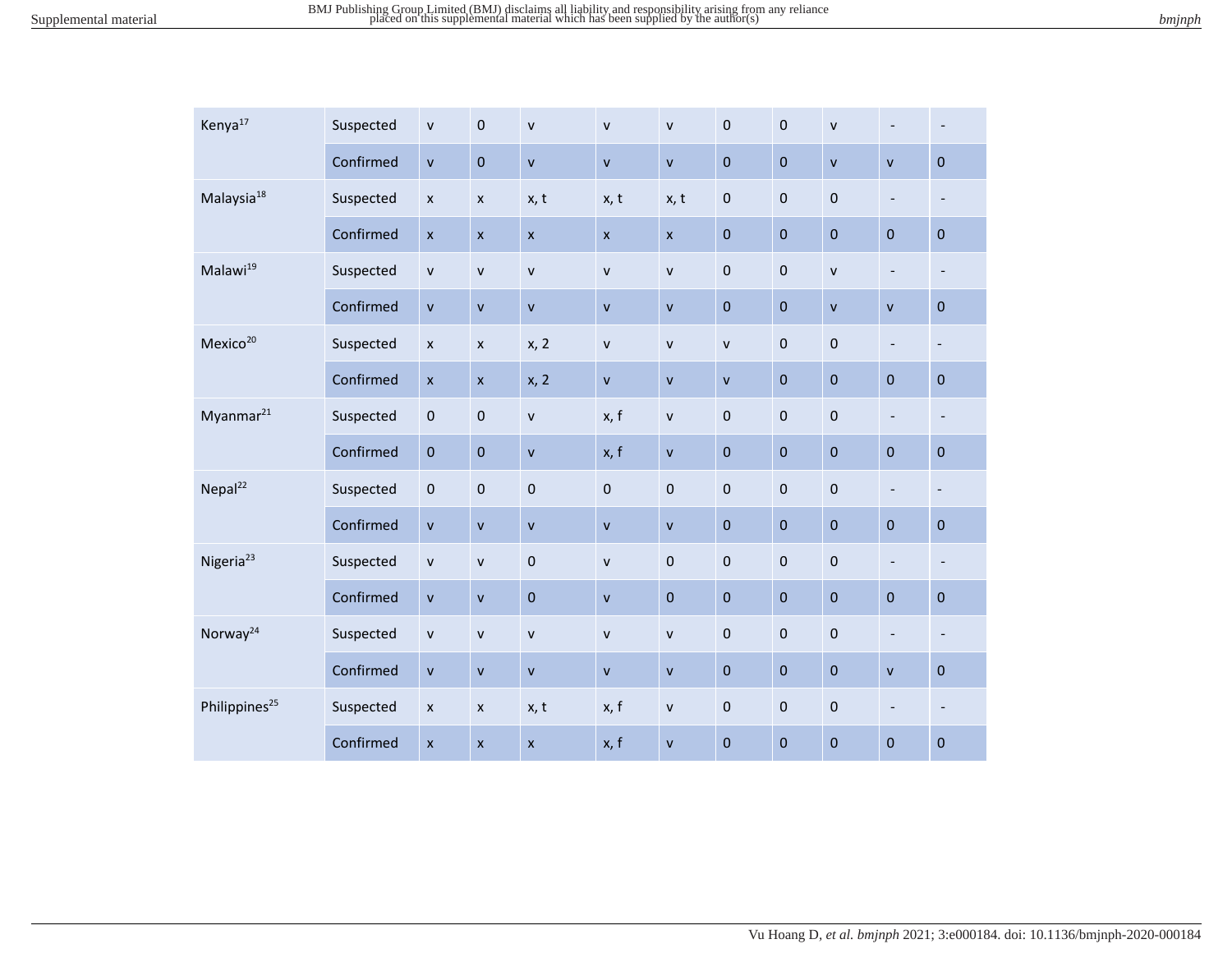| bmjnph |
|--------|
|--------|

| Portugal <sup>26</sup>       | Suspected | $\boldsymbol{\mathsf{x}}$ | $\mathbf 0$               | x, f               | $\pmb{0}$          | x, t               | $\pmb{0}$    | $\pmb{0}$   | $\pmb{0}$    | $\overline{\phantom{a}}$ | $\overline{\phantom{a}}$     |
|------------------------------|-----------|---------------------------|---------------------------|--------------------|--------------------|--------------------|--------------|-------------|--------------|--------------------------|------------------------------|
|                              | Confirmed | $\mathsf{x}$              | $\mathbf 0$               | x, f               | $\pmb{0}$          | $\mathsf{x}$       | $\mathbf 0$  | $\mathbf 0$ | $\mathbf 0$  | $\mathbf 0$              | $\pmb{0}$                    |
| Saudi Arabia <sup>27</sup>   | Suspected | $\pmb{\mathsf{x}}$        | $\boldsymbol{\mathsf{x}}$ | $\pmb{\times}$     | $\pmb{\chi}$       | $\mathsf{v}$       | $\pmb{0}$    | $\pmb{0}$   | $\pmb{0}$    | $\overline{\phantom{a}}$ | $\overline{\phantom{a}}$     |
|                              | Confirmed | $\boldsymbol{\mathsf{x}}$ | $\mathsf{x}$              | $\mathsf{x}$       | $\mathsf{x}$       | $\mathsf{v}$       | $\pmb{0}$    | $\mathbf 0$ | $\pmb{0}$    | $\mathbf 0$              | $\mathbf 0$                  |
| Singapore <sup>28</sup>      | Suspected | $\pmb{0}$                 | $\mathbf 0$               | $\mathbf 0$        | $\mathbf 0$        | $\mathbf 0$        | $\mathbf 0$  | $\bf 0$     | $\pmb{0}$    | $\blacksquare$           | $\overline{\phantom{a}}$     |
|                              | Confirmed | $\pmb{\mathsf{x}}$        | $\pmb{\times}$            | $\pmb{\mathsf{x}}$ | $\pmb{\mathsf{x}}$ | $\pmb{\mathsf{x}}$ | $\pmb{0}$    | $\mathbf 0$ | $\pmb{0}$    | $\mathbf 0$              | $\pmb{0}$                    |
| Spain <sup>29</sup>          | Suspected | $\boldsymbol{\mathsf{x}}$ | $\pmb{\times}$            | x, t               | x, f, t            | $\mathsf{v}$       | $\mathsf{v}$ | $\mathbf 0$ | $\pmb{0}$    | $\blacksquare$           | $\qquad \qquad \blacksquare$ |
|                              | Confirmed | $\pmb{\mathsf{x}}$        | $\pmb{\chi}$              | $\mathsf{x}$       | x, f               | $\mathsf{v}$       | $\mathsf{v}$ | $\mathbf 0$ | $\pmb{0}$    | $\mathbf 0$              | $\pmb{0}$                    |
| Thailand <sup>30</sup>       | Suspected | $\pmb{\chi}$              | $\pmb{\times}$            | x, 2, f, t         | $\pmb{\chi}$       | $\pmb{0}$          | $\pmb{0}$    | $\pmb{0}$   | $\pmb{0}$    | $\overline{\phantom{a}}$ | $\overline{\phantom{a}}$     |
|                              | Confirmed | $\pmb{\times}$            | $\pmb{\times}$            | x, 2, f            | $\pmb{\mathsf{x}}$ | $\pmb{0}$          | $\pmb{0}$    | $\mathbf 0$ | $\pmb{0}$    | $\mathbf 0$              | $\pmb{0}$                    |
| United Kingdom <sup>31</sup> | Suspected | $\mathbf 0$               | $\mathbf 0$               | $\mathsf{v}$       | $\mathsf{V}$       | $\mathsf{v}$       | $\mathbf 0$  | $\mathbf 0$ | $\pmb{0}$    | $\overline{\phantom{a}}$ | $\overline{\phantom{a}}$     |
|                              | Confirmed | $\pmb{0}$                 | $\mathbf 0$               | $\mathsf{v}$       | $\mathsf{V}$       | $\mathsf{V}$       | $\pmb{0}$    | $\mathbf 0$ | $\pmb{0}$    | $\bf 0$                  | $\pmb{0}$                    |
| United States <sup>32</sup>  | Suspected | 0                         | $\pmb{0}$                 | x, 2, f            | x, f               | $\mathsf{v}$       | $\pmb{0}$    | $\mathbf 0$ | $\pmb{0}$    | $\blacksquare$           | $\overline{\phantom{a}}$     |
|                              | Confirmed | $\pmb{0}$                 | $\pmb{0}$                 | x, 2, f            | x, f               | $\mathsf{v}$       | $\pmb{0}$    | $\mathbf 0$ | $\pmb{0}$    | $\mathbf 0$              | $\pmb{0}$                    |
| Vietnam <sup>33</sup>        | Suspected | $\pmb{0}$                 | $\pmb{0}$                 | x, 2               | x, f               | ${\sf v}$          | $\pmb{0}$    | $\pmb{0}$   | $\pmb{0}$    | $\overline{\phantom{a}}$ | $\overline{\phantom{a}}$     |
|                              | Confirmed | $\pmb{0}$                 | $\pmb{0}$                 | $\mathsf{x}$       | $\mathsf{x}$       | $\mathsf{v}$       | $\mathsf{v}$ | $\mathbf 0$ | $\mathsf{v}$ | $\bf 0$                  | $\pmb{0}$                    |

Note. Variables: S2S=Skin-to-skin contact; EIBF=Early Initiation of Breastfeeding; RI=Rooming-in; BF=Direct

breastfeeding with infection protection and control measures; EBM=Expressed milk recommended if direct

breastfeeding not available; DHM=Donor Human Milk recommended if maternal milk not available; WN=Wet nursing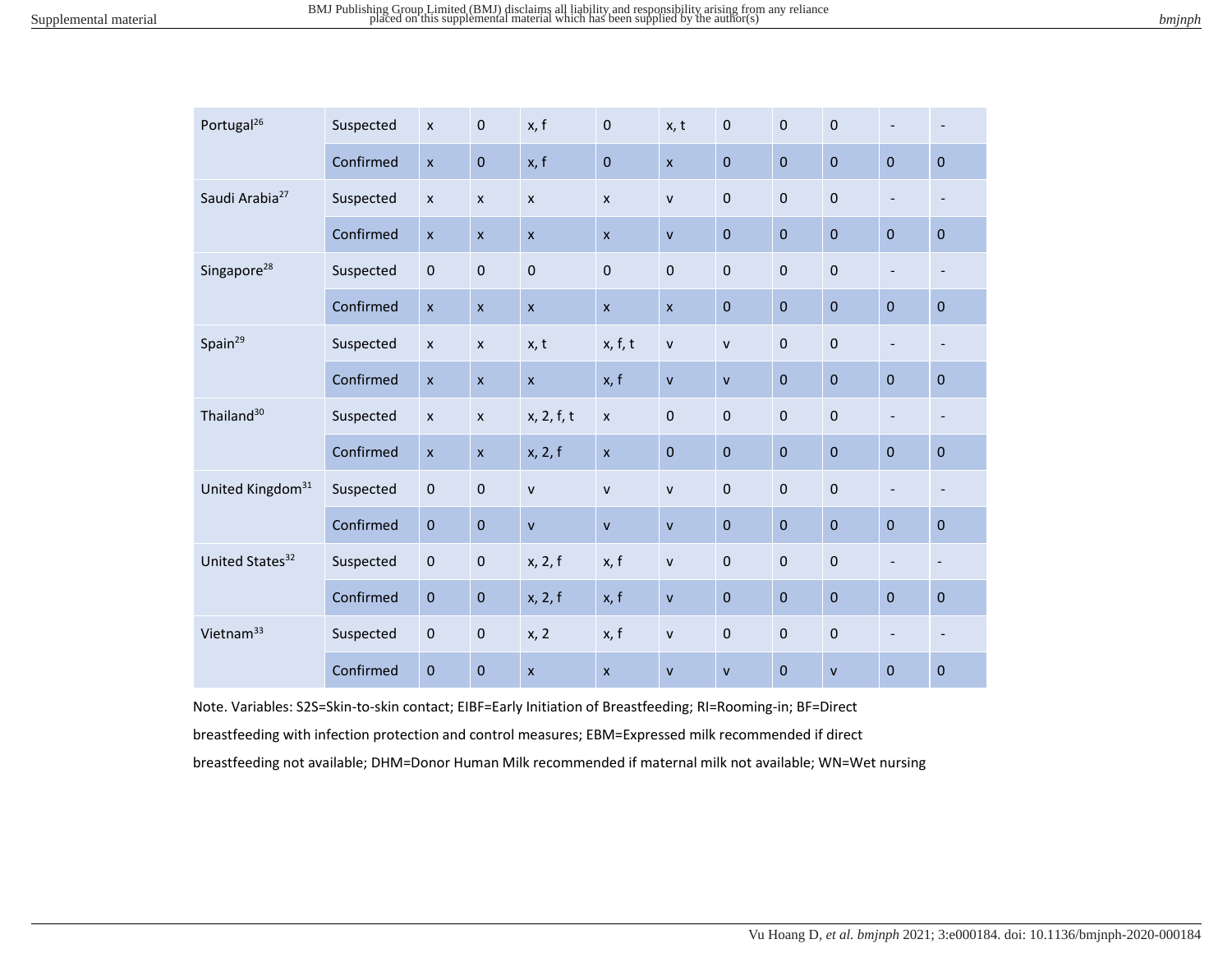recommended if maternal milk not available; BMS=Breastmilk substitutes recommended if breastmilk not available; PS-M= psychological support for mothers where separated ; PS-I= psychological support for infants where separated. Coding: v=Recommended; x= Not Recommended; x, t= Allowed if swab test results of mother are negative; x, f= Allowed based on family preference; x, f, t= Allowed if swab test results of mother are negative and based on family preference; x, 2=Room sharing allowed with two meters distance; x, 2, f=Room sharing allowed with two meters distance upon family request/preference; x, 2, f, t= Room sharing allowed with two meters distance, family preference, and negative swab test.

## **References**

- 1. Department of Health and Human Services Victoria. (2020) *Coronavirus disease (COVID-19) Maternity and neonatal care guidance for clinicians.* Retrieved April 27, 2020, from [https://www.dhhs.vic.gov.au/health-services-and-general](https://www.dhhs.vic.gov.au/health-services-and-general-practitioners-coronavirus-disease-covid-19)[practitioners-coronavirus-disease-covid-19](https://www.dhhs.vic.gov.au/health-services-and-general-practitioners-coronavirus-disease-covid-19)
- 2. Disease Control Division, Directorate General of Health Services, Ministry of Health & Family Welfare, Government of the People's Republic of Bangladesh. (2020). *National Guidelines on Clinical Management of Coronavirus Disease 2019 (COVID-19).* Retrieved April 5, 2020 from

[https://app.adpc.net/sites/default/files/public/publications/attachments/COVID\\_Guideline\\_V4.30.3.2020.pdf](https://app.adpc.net/sites/default/files/public/publications/attachments/COVID_Guideline_V4.30.3.2020.pdf)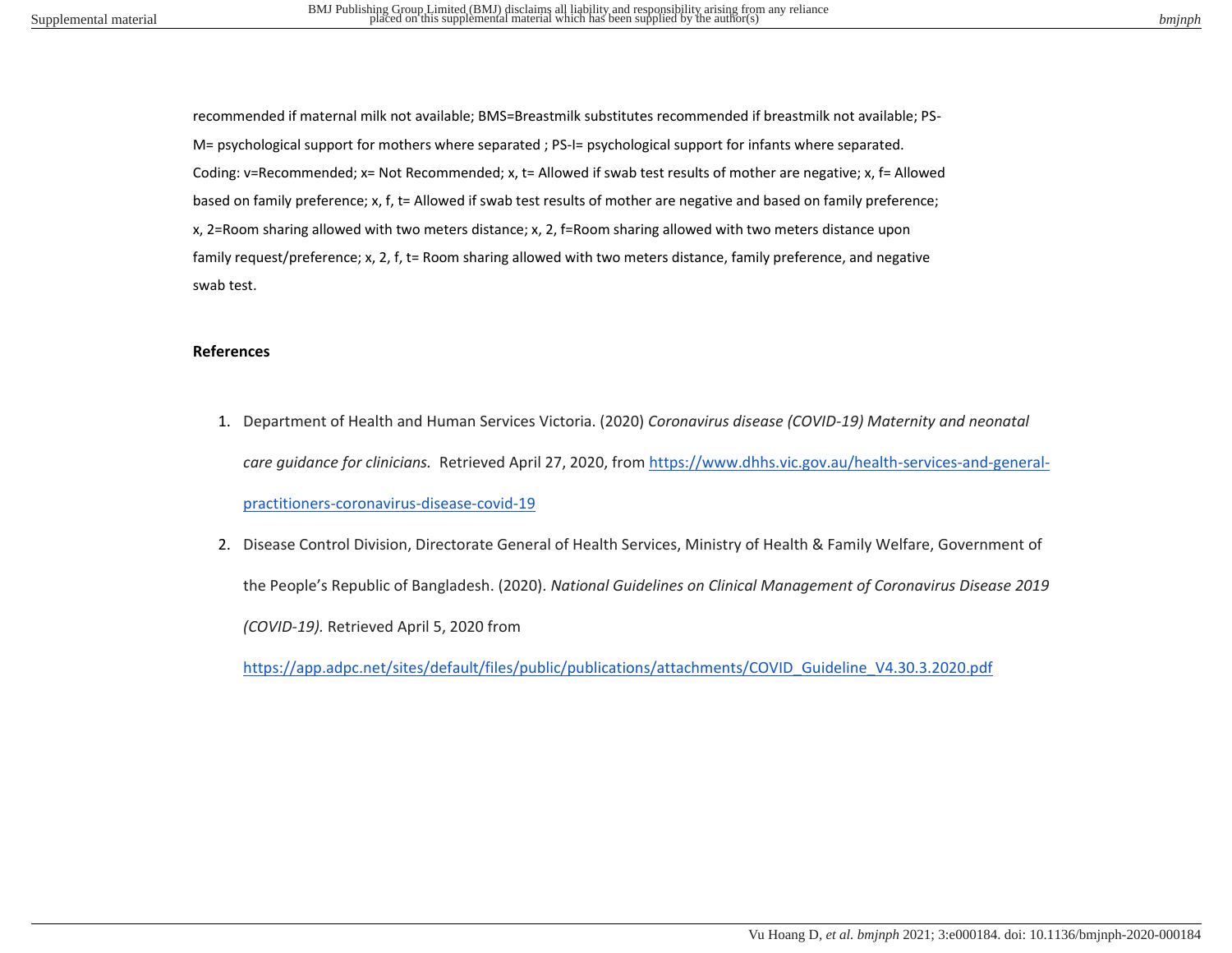3. Ministério da Saúde do Brasil, Secretaria de Atenção Primária à Saúde Departamento de Ações Programácas

Estratégicas. (2020). Nota Técnica No 7/2020-DAPES/SAPS/MS. Retrieved 30 March from

[http://189.28.128.100/dab/docs/portaldab/documentos/SEIMS\\_0014033399\\_Nota\\_Tecnica.pdf](http://189.28.128.100/dab/docs/portaldab/documentos/SEIMS_0014033399_Nota_Tecnica.pdf)

- *4.* Société Burkinabe de Pediatrie (SOBUPED) & Société des Gynécologues et Obstériciens du Burkina (SOGOB). (2020). *Guide de prise en charge de l'infection a COVID-19 chez l'enfant.*
- 5. Public Health Agency of Canada. *Clinical management of patients with moderate to severe COVID-19: Interim Guidance April 2, 2020*. Retrieved 15 April 2020 from [https://www.ammi.ca/Content/Clinical%20Care%20COVID-](https://www.ammi.ca/Content/Clinical%20Care%20COVID-19%20Guidance%20FINAL%20April2%20ENGLISH%281%29.pdf)[19%20Guidance%20FINAL%20April2%20ENGLISH%281%29.pdf](https://www.ammi.ca/Content/Clinical%20Care%20COVID-19%20Guidance%20FINAL%20April2%20ENGLISH%281%29.pdf)
- 6. National Health Commission of the People's Republic of China. (2020). *Notice on strengthening the treatment and safe delivery of maternal diseases during the prevention and control of new coronavirus pneumonia*. Retrieved 30 March 2020 fro[m http://www.nhc.gov.cn/xcs/zhengcwj/202002/4f80657b346e4d6ba76e2cfc3888c630.shtml](http://www.nhc.gov.cn/xcs/zhengcwj/202002/4f80657b346e4d6ba76e2cfc3888c630.shtml)
- 7. Programme National de Santé de la Mère et de l'Enfant de Côte d'Ivoire. (2020). *Conduite a tenir en gynecologie obstetrique, neonatalogie en periode de pandemie de l'infection a coronavirus.* Retrieved 10 April 2020 from <http://pnsme.ci/admin/docs/catdvtcascovid19mereenfantadaptdocumentfinal.pdf>
- 8. Ministry of Health-Ethiopia & Ethiopian Public Health Institute. (2020). *Case management protocol for Corona Virus Disease-19 (COVID-19) in Ethiopia - March 2020.* Retrieved 2 April 2020 from

https://www.ephi.gov.et/images/novel\_coronavirus/PHEOC-\_Case-management\_COVID-19-\_March-2020.pdf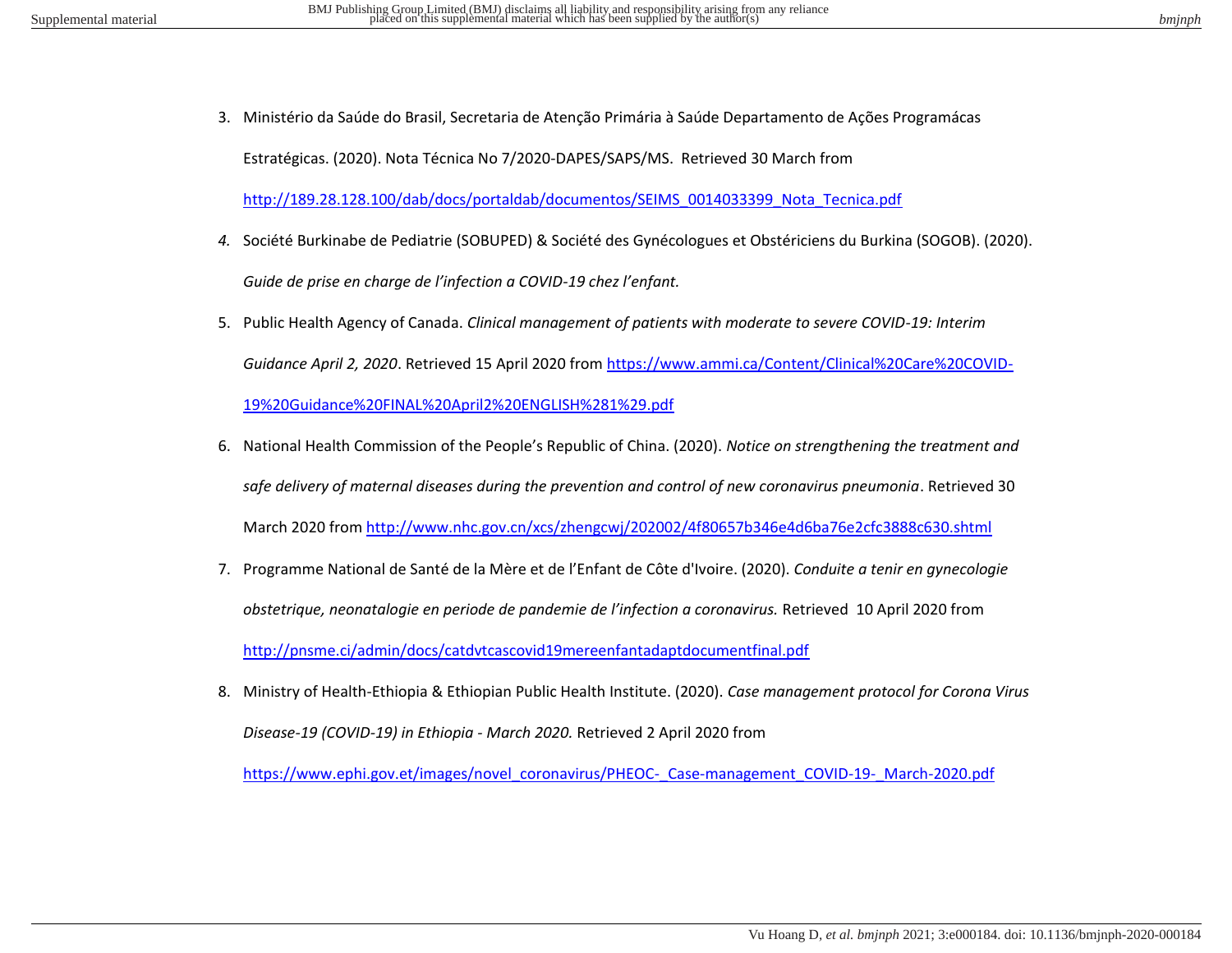9. Société Française de Néonatalogie. (2020). *Recomandations de la Société Française de Néonatalogie concernant les nouveau- nes dans le contexte d'epidemie à COVID-19.* Retrieved 29 March 2020 fro[m https://www.gynecologie-](https://www.gynecologie-pratique.com/sites/www.gynecologie-pratique.com/files/recommandations/recommandations-sfn-covid-19.pdf)

[pratique.com/sites/www.gynecologie-pratique.com/files/recommandations/recommandations-sfn-covid-19.pdf](https://www.gynecologie-pratique.com/sites/www.gynecologie-pratique.com/files/recommandations/recommandations-sfn-covid-19.pdf) 

10. Deutsche Gesellschaft für Gynäkologie und Geburtshilfe e.V. (19 March 2020). *Empfohlene Präventionsmaßnahmen* 

*für die geburtshilfliche Versorgung in deutschen Krankenhäusern und Kliniken im Zusammenhang mit dem* 

*Coronavirus*. Retrieved 25 March 2020 from

[https://www.dggg.de/fileadmin/documents/Weitere\\_Nachrichten/2020/COVID-19\\_DGGG-](https://www.dggg.de/fileadmin/documents/Weitere_Nachrichten/2020/COVID-19_DGGG-Empfehlungen_fuer_Kreissaele_20200319_f.pdf)

[Empfehlungen\\_fuer\\_Kreissaele\\_20200319\\_f.pdf](https://www.dggg.de/fileadmin/documents/Weitere_Nachrichten/2020/COVID-19_DGGG-Empfehlungen_fuer_Kreissaele_20200319_f.pdf)

11. Indian Council of Medical Research – National Institute for Research in Reproductive Health. (2020). *Guidance for Management of Pregnant Women in COVID-19 Pandemic.* Retrieved 22 April 2020 from

[https://www.icmr.gov.in/pdf/covid/techdoc/Guidance\\_for\\_Management\\_of\\_Pregnant\\_Women\\_in\\_COVID19\\_Pande](https://www.icmr.gov.in/pdf/covid/techdoc/Guidance_for_Management_of_Pregnant_Women_in_COVID19_Pandemic_12042020.pdf)

[mic\\_12042020.pdf](https://www.icmr.gov.in/pdf/covid/techdoc/Guidance_for_Management_of_Pregnant_Women_in_COVID19_Pandemic_12042020.pdf)

12. Perkumpulan Obstetri dan Ginekologi Indonesia. *Rekomendasi Penanganan Infeksi Virus Corona (COVID-19) pada Maternal (Hamil, bersalin dan nifas)*. (2020). Retrieved 22 April 2020 from [https://pogi.or.id/publish/wp-](https://pogi.or.id/publish/wp-content/uploads/2020/03/Rekomendasi-Penanganan-Infeksi-COVID-19-pada-maternal.pdf)

[content/uploads/2020/03/Rekomendasi-Penanganan-Infeksi-COVID-19-pada-maternal.pdf](https://pogi.or.id/publish/wp-content/uploads/2020/03/Rekomendasi-Penanganan-Infeksi-COVID-19-pada-maternal.pdf)

13. Health Service Executive Ireland. (2020). *Interim Guidelines on the management of suspected COVID-19/SARS-CoV-2* 

*in the pregnant and post-partum period* V1.0 27.02.2020.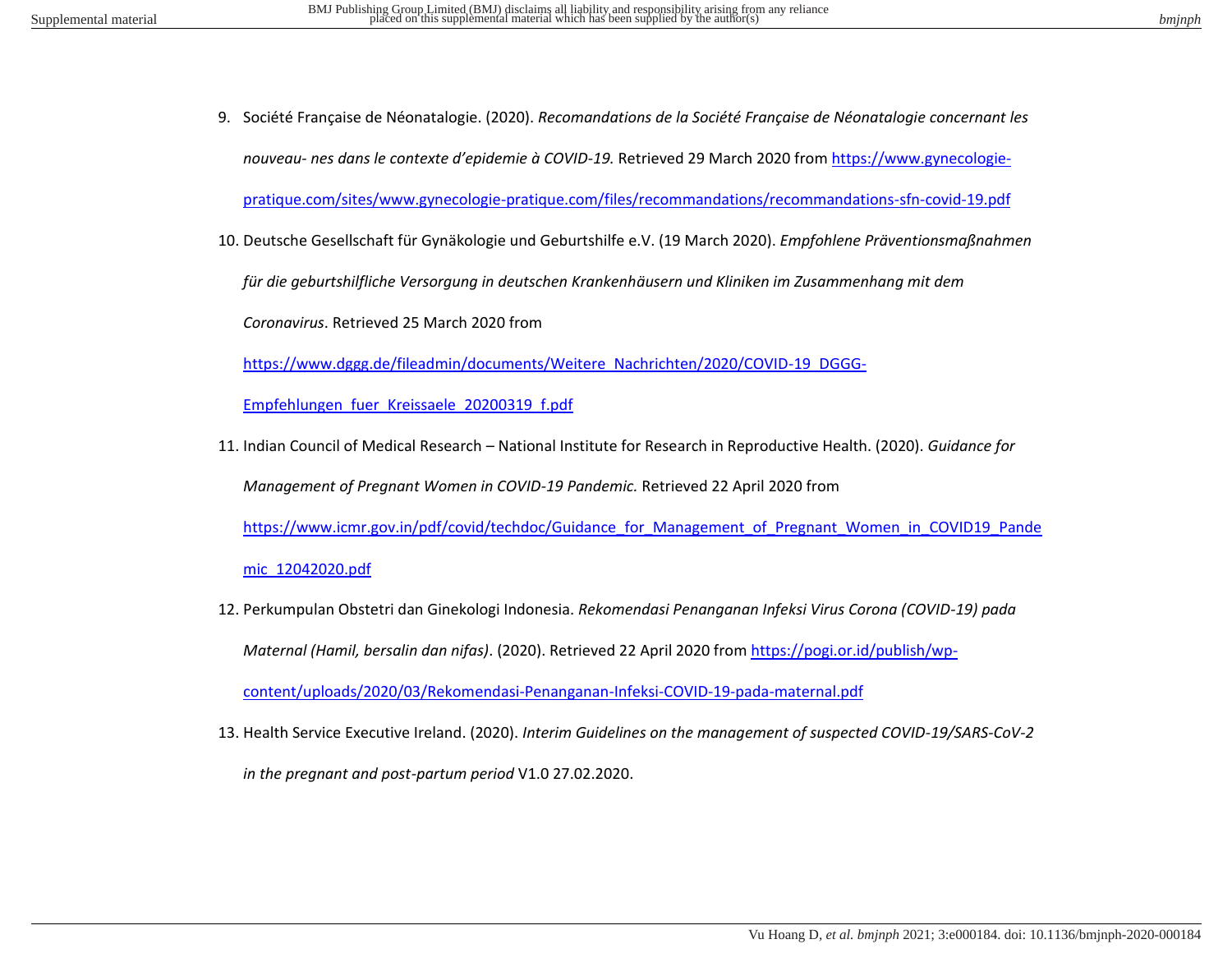14. Societa Italana di Neonatologia. (2020). *Breastfeeding and SARS-CoV-2 Infection (Coronavirus Disease 2019 - COVID-*

*19) Ad interim directions of the Italian Society of Neonatology (SIN)* Retrieved 10 April 2020 from:

[https://www.uenps.eu/wp-content/uploads/2020/03/14marzo.SIN\\_UENPS0.pdf](https://www.uenps.eu/wp-content/uploads/2020/03/14marzo.SIN_UENPS0.pdf) 

15. Ministry of Health & Wellness Jamaica. (25 March 2020). *Guideline for the management of pregnancy during the* 

*COVID-19 pandemic*. Retrieved 5 April 2020 from [https://www.moh.gov.jm/wp-content/uploads/2020/04/Guideline-](https://www.moh.gov.jm/wp-content/uploads/2020/04/Guideline-for-the-Management-of-Pregnancy-During-the-COVID-19-Pandemic.pdf)

[for-the-Management-of-Pregnancy-During-the-COVID-19-Pandemic.pdf](https://www.moh.gov.jm/wp-content/uploads/2020/04/Guideline-for-the-Management-of-Pregnancy-During-the-COVID-19-Pandemic.pdf)

16. Japanese Society for Neonatal Health and Development. (2020). *Recommended measures to a new type of* 

*coronavirus infection in newborn infants.* Retrieved 28 March 2020 from [http://jsnhd.or.jp/pdf/202000326COVID-](http://jsnhd.or.jp/pdf/202000326COVID-19.pdf)

[19.pdf](http://jsnhd.or.jp/pdf/202000326COVID-19.pdf)

17. Ministry of Health Kenya. (2020). *Guidelines on the Management of Paediatric Patients During COVID-19 Pandemic*. Retrieved 28 March 2020 from [https://www.health.go.ke/wp-content/uploads/2020/04/PAEDIATRIC-Covid-](https://www.health.go.ke/wp-content/uploads/2020/04/PAEDIATRIC-Covid-Guidelines-Final.pdf)

[Guidelines-Final.pdf](https://www.health.go.ke/wp-content/uploads/2020/04/PAEDIATRIC-Covid-Guidelines-Final.pdf) 

18. Ministry of Health Malaysia. (2020). Guideline on Management of Coronavirus Disease 2019 (COVID-19) In Pregnancy. Retrieved 1 April 2020 from

[https://www.moh.gov.my/moh/resources/Penerbitan/Garis%20Panduan/Pengurusan%20KEsihatan%20&%20kawala](https://www.moh.gov.my/moh/resources/Penerbitan/Garis%20Panduan/Pengurusan%20KEsihatan%20&%20kawalan%20pykit/2019-nCOV/Bil%204%20%202020/Annex%2023%20%20Guidelines%20COVID%20Pregnancy_26022020.pdf) [n%20pykit/2019-](https://www.moh.gov.my/moh/resources/Penerbitan/Garis%20Panduan/Pengurusan%20KEsihatan%20&%20kawalan%20pykit/2019-nCOV/Bil%204%20%202020/Annex%2023%20%20Guidelines%20COVID%20Pregnancy_26022020.pdf)

[nCOV/Bil%204%20%202020/Annex%2023%20%20Guidelines%20COVID%20Pregnancy\\_26022020.pdf](https://www.moh.gov.my/moh/resources/Penerbitan/Garis%20Panduan/Pengurusan%20KEsihatan%20&%20kawalan%20pykit/2019-nCOV/Bil%204%20%202020/Annex%2023%20%20Guidelines%20COVID%20Pregnancy_26022020.pdf)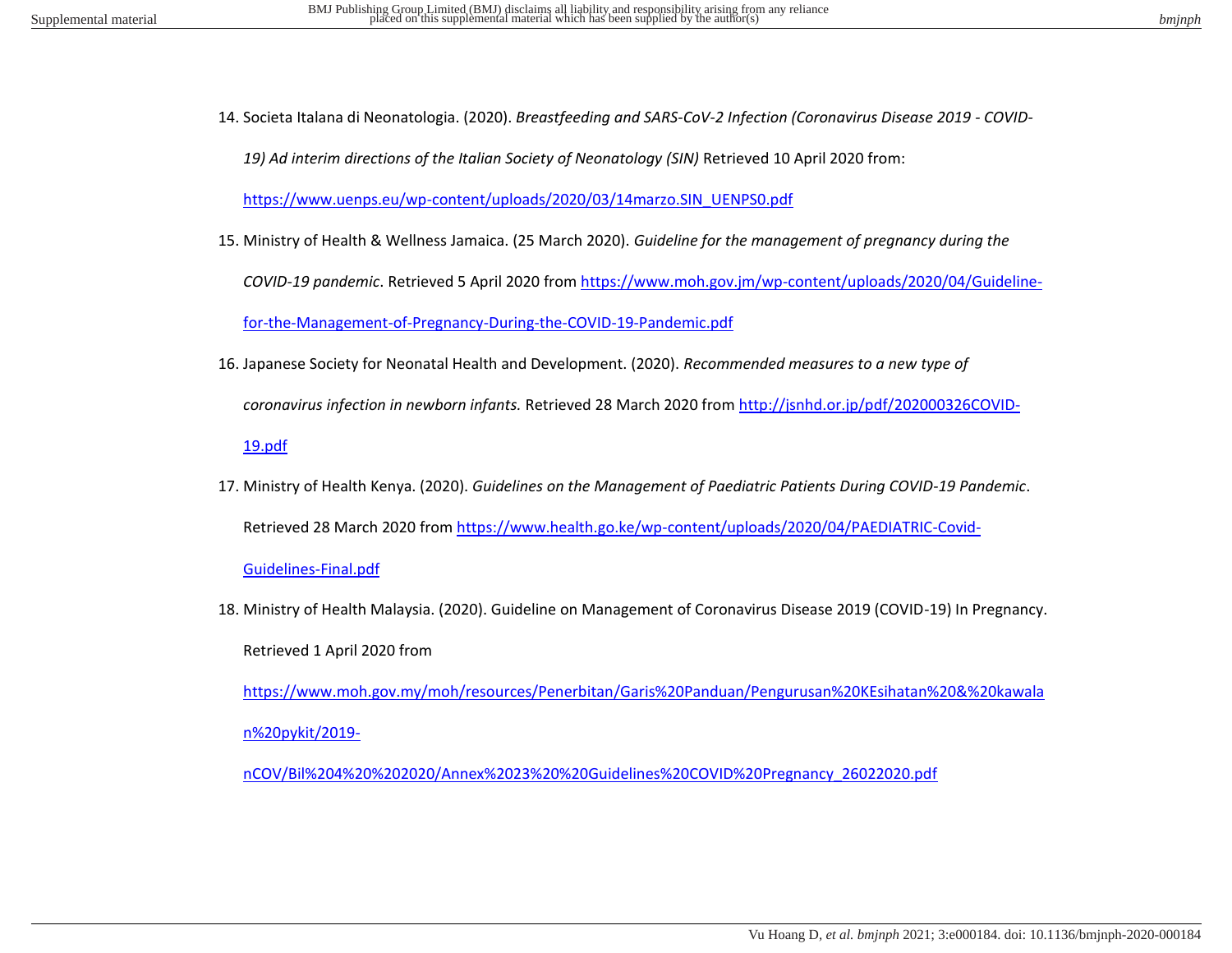- 19. Ministry of Health Malawi. (2020). *Infant & young child feeding in the context of COVID-19.*
- 20. Instituto Nacional de Perinatología. (2020). Lineamiento Tecnico: Abordaje De Infección Por Covid-19 En El Periodo

Perinatal En Contingencia. Retrieved 29 April 2020 from

<http://www.eneo.unam.mx/novedades/coms130420/LineamientoINPerCOVID19.pdf>

21. Ministry of Health and Sports, Department of Medical Services. Clinical Management Guideline for COVID-19

Infection in Pregnancy (Version 2/2020) Myanmar. Retrieved 15 April 2020 from

<http://mohs.gov.mm/su/oxpp6002OX>

22. Ministry of Health and Population, Government of Nepal. COVID-19: Guidance for Pregnant Women and Lactating

Mothers. (N.D.) Retrieved 30 April 2020 from<https://nepal.unfpa.org/en/publications>

23. Federal Ministry of Health & Nigeria Centre for Disease Control. (2020). Guidelines for the Management of Pregnant

Women and Nursing Mothers. Retrieved 30 April 2020 from

[https://covid19.ncdc.gov.ng/media/files/GuidelinesforMgtofPregnantWomen\\_t5skUIm.pdf](https://covid19.ncdc.gov.ng/media/files/GuidelinesforMgtofPregnantWomen_t5skUIm.pdf) 

24. Norwegian Directorate of Health & Norwegian Institute of Public Health. (2020). Guidance for handling pregnant

women with proven or possible COVID-19 infection (coronavirus). Retrieved 10 April 2020 from

<https://www.legeforeningen.no/foreningsledd/fagmed/norsk-gynekologisk-forening/veiledere/svangerskap-covid19/>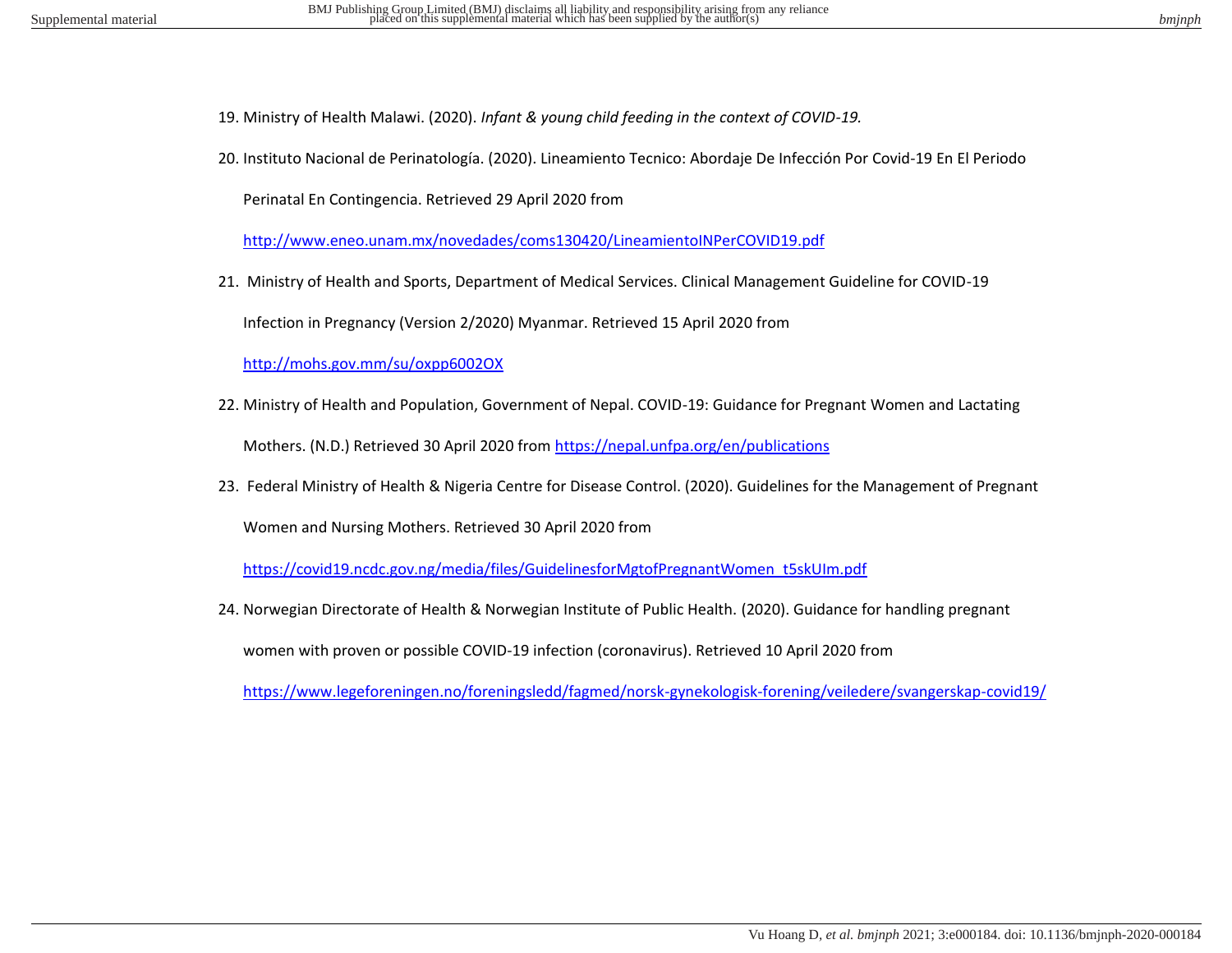25. Philippine Obstetrical and Gynecological Society. (2020). Clinical Approach to the Management of COVID-19 in

Pregnancy and the Newborn. Retrieved 8 April 2020 from [https://www.pogsinc.org/index.php/meetings/aofog-](https://www.pogsinc.org/index.php/meetings/aofog-2019/item/566-approach-to-the-management-of-covid-19-in-pregnancy-and-the-newborn)

[2019/item/566-approach-to-the-management-of-covid-19-in-pregnancy-and-the-newborn](https://www.pogsinc.org/index.php/meetings/aofog-2019/item/566-approach-to-the-management-of-covid-19-in-pregnancy-and-the-newborn)

26. Serviço Nacional de Saúde de Portugal. (2020). Guideline no. 018-2020: COVID-19: FASE DE MITIGAÇÃO - Gravidez e

Parto. Retrieved 8 April 2020 fro[m https://www.sns.gov.pt/noticias/2020/03/26/covid-19-fase-de-mitigacao/](https://www.sns.gov.pt/noticias/2020/03/26/covid-19-fase-de-mitigacao/)

27. Ministry of Health Saudi Arabia. (2020). COVID-19 in Pregnancy: Rapid Response Guidelines Version 1.1. Retrieved 4 April 2020 [https://www.moh.gov.sa/Ministry/MediaCenter/Publications/Documents/COVID-19-IN-PREGNANCY-](https://www.moh.gov.sa/Ministry/MediaCenter/Publications/Documents/COVID-19-IN-PREGNANCY-MOH-Protocol.pdf)

[MOH-Protocol.pdf](https://www.moh.gov.sa/Ministry/MediaCenter/Publications/Documents/COVID-19-IN-PREGNANCY-MOH-Protocol.pdf) 

28. Academy of Medicine Singapore & College of Obstetricians & Gynaecologists, Singapore. (2020). Management of

Pregnancy and Birth in Women with Coronavirus Disease (Covid-19). Retrieved 25 April 2020 from

[https://www.ams.edu.sg/view-](https://www.ams.edu.sg/view-pdf.aspx?file=media%5C5443_fi_921.pdf&ofile=(Committee+Opinion)+Management+of+Pregnancy+and+Birth+in+Women+with+Covid-19+April+(20200420).pdf)

[pdf.aspx?file=media%5C5443\\_fi\\_921.pdf&ofile=\(Committee+Opinion\)+Management+of+Pregnancy+and+Birth+in+W](https://www.ams.edu.sg/view-pdf.aspx?file=media%5C5443_fi_921.pdf&ofile=(Committee+Opinion)+Management+of+Pregnancy+and+Birth+in+Women+with+Covid-19+April+(20200420).pdf) [omen+with+Covid-19+April+\(20200420\).pdf](https://www.ams.edu.sg/view-pdf.aspx?file=media%5C5443_fi_921.pdf&ofile=(Committee+Opinion)+Management+of+Pregnancy+and+Birth+in+Women+with+Covid-19+April+(20200420).pdf) 

29. Ministerio de Sanidad, Gobierno de Espana. (2020). Documento tecnico: Manejo de la mujer embarazada y el recién

nacido con COVID-19. Retrieved 21 March 2020

[https://www.areasaludbadajoz.com/docencia\\_investigacion/lecturas\\_recomendadas/Documento\\_manejo\\_embarazo](https://www.areasaludbadajoz.com/docencia_investigacion/lecturas_recomendadas/Documento_manejo_embarazo_recien_nacido.pdf) [\\_recien\\_nacido.pdf](https://www.areasaludbadajoz.com/docencia_investigacion/lecturas_recomendadas/Documento_manejo_embarazo_recien_nacido.pdf)